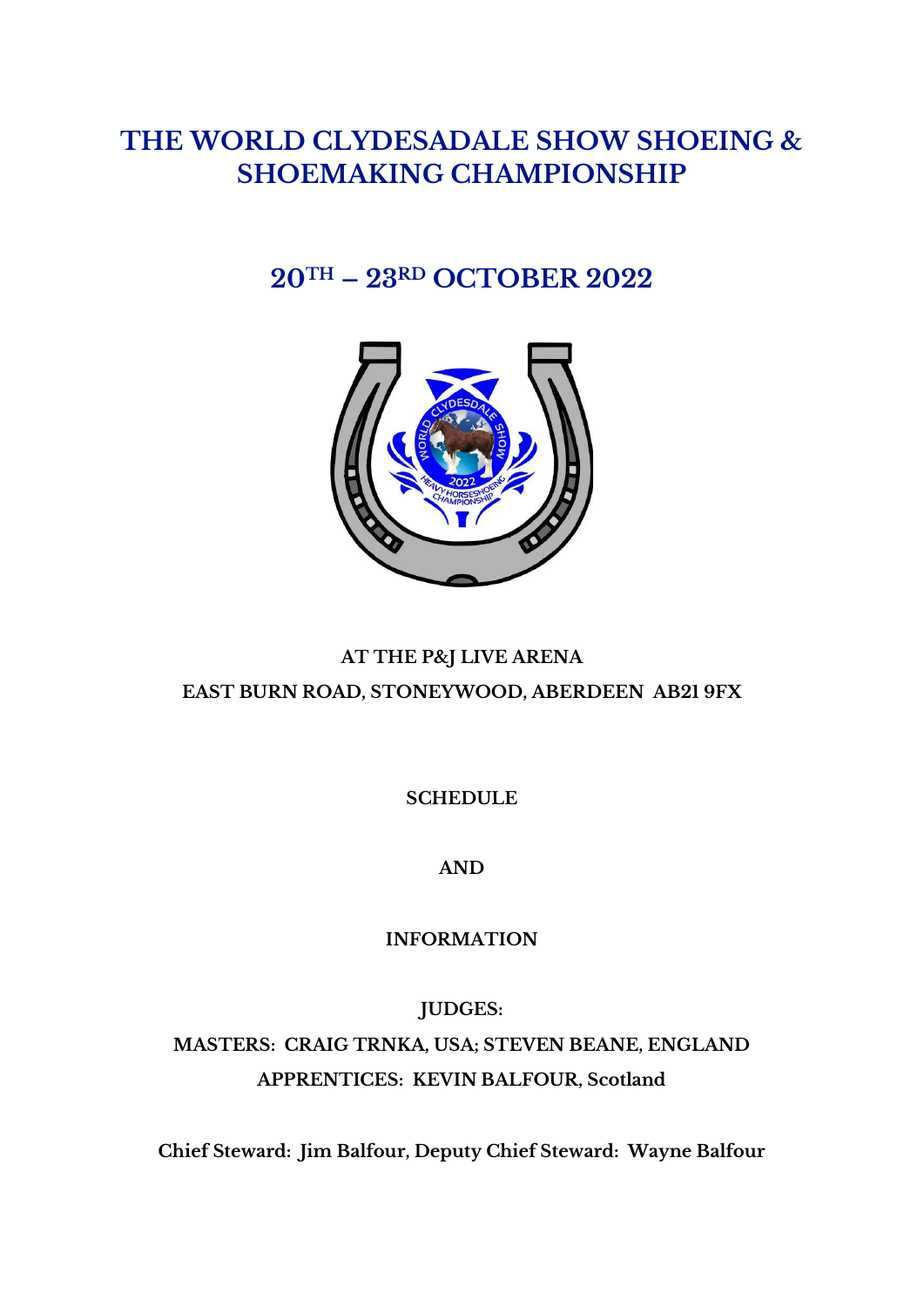### **Venue Location**

P & J Live is a new venue on the western edge of the City of Aberdeen right next to Aberdeen International Airport and close to the relatively new western by pass around Aberdeen on the A90 road from Stonehaven and then onwards north into Aberdeenshire and to the A96 road heading west to Inverness, so it is very easily accessible by road. For those flying in, it could not be simpler.

### **Accommodation**

# **Hotel**

There are a number of hotel in very close proximity to the venue. However 90 rooms have been set aside for farriers entering the competition at the Moxy Hotel, which is a short distance away from the venue. The cost of these rooms is £64 for a single room on a bed and breakfast basis – if a second person is sharing the room the charge will only be an extra £10 to cover the cost of breakfast.. This is the link to the hotel booking system:

<https://www.marriott.com/events/start.mi?id=1646325615047&key=GRP> Hotel details: Moxy Hotel Argyll Way, Aberdeen Airport Dyce, United Kingdom, Scotland AB21 0BY

#### **Parking**

There will be parking at the venue. The cost for this is £14.50 for 12 hours, ranging up to £90 for 3 days, and £25 per day thereafter. Shuttle buses will run to the venue from the Hotels in the locality

#### **Competitor Access**

Access to the venue will be by wristband covering the duration of the event. Teams will be allocated one wristband per team member. For those wishing to bring partners/friends, they may purchase up to 4 additional wristbands the cost of which will be discounted to £67 per wristband for age 13 and above. 12 and under will be free – tickets have to be applied for them in advance. This will be organised once the teams participation is confirmed post ballot.

#### **Location of Farriery Competition**

The competition is to be located in the Underground Carpark of the venue at its eastern end. This carpark will also house all the stabling and an education area. Public access will be limited but they will be allowed to spectate around the shoeing and shoemaking. There will be a spectator Grandstand.

There will be 6 fires fuelled by coke and exact timings for the classes will be sent out to all teams once the entries are finalised.

#### **Entry Fees**

Four Man Masters Teams : £1,200 Two Man Apprentices: £200